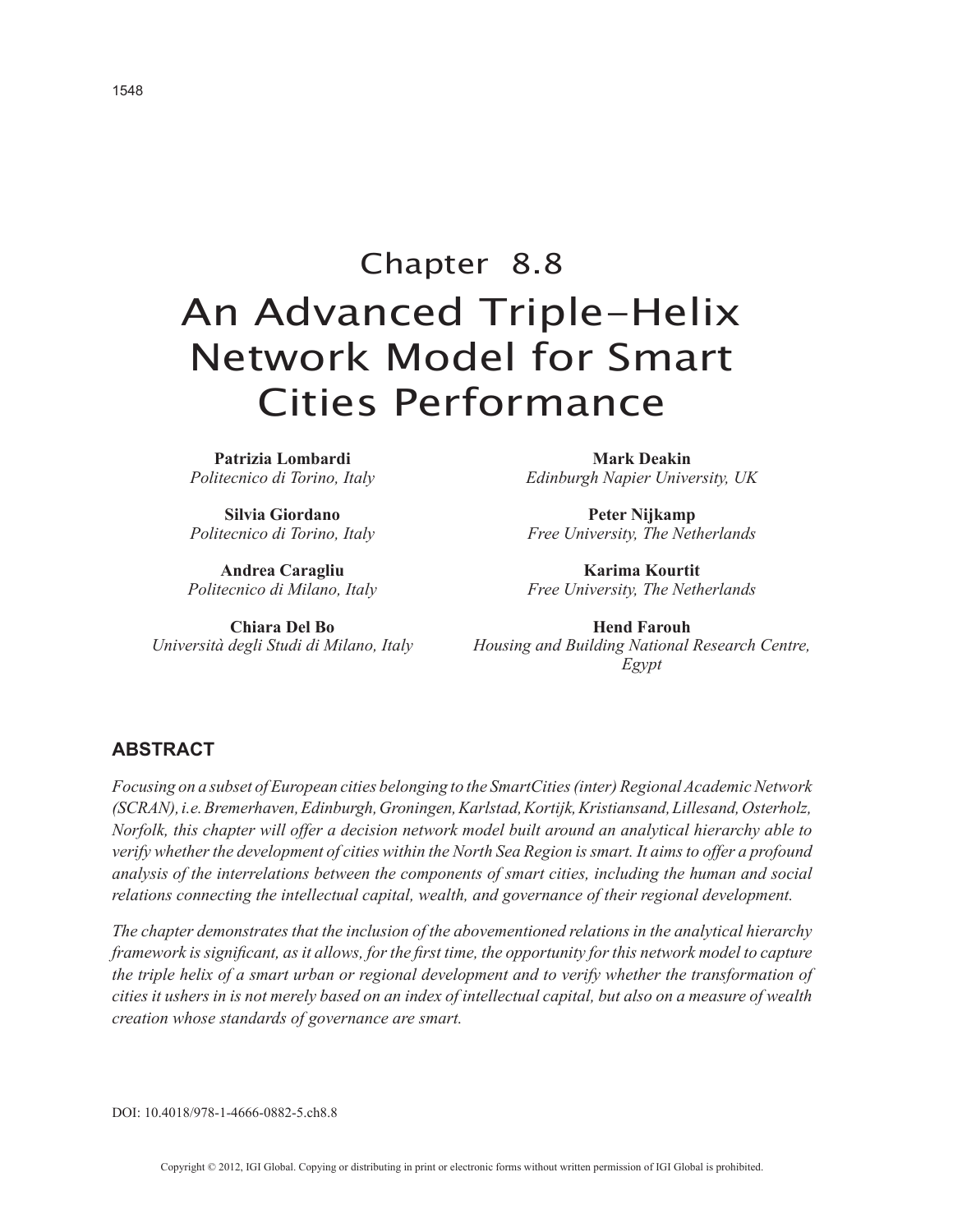## **INTRODUCTION**

The past centuries have shown an increasing dominance of cities in the global economic landscape. But it is not the sheer population of members that count, but the functional leadership of cities in a modern world. Cities are not just geographical settlements of people, they are also the 'home of man' (Ward 1976). They reflect the varied history of mankind and are at the same time contemporaneous expressions of the diversity of human responses to future challenges. A great example of the way urban architecture reflects and shapes the future can be found in Dubai, a city that has deliberately left behind its old history and has decided to shape and pursue a spectacular new urban design offering improvements in lifestyle, 'livabilit and economic viability'. In doing so, it tries to find a balance between economy, technology, society and culture by deploying new urban cultural space as an open innovation action platform for future greater efficiency (by facilitate and support better planning and decision making, improving processes) and accelerated socio-economic growth. Innovations, efficiencies and growth that in turn lay down the foundations for continuous improvement by way of and through the smart governance of culturally-diverse lifestyles in the city. Dubai intends to become a symbol of creative architecture, a really smart city.

Dubai is not an exception, but acts as a trend setter. Actually, modern urban planning shows an avalanche of varying initiatives focused on creative urban development, in particular by centering on culture and acts as multi-faceted cornerstones for innovative development of the city. Consequently, it has become fashionable to regard cultural expressions like arts, festivals, exhibitions, media, communication and advertising, design, sports, digital expression and research as signposts for urban individuality and identity and departures for a new urban cultural industry (see Florida 2002, Scott 2003). 'Old' cities like London, Liverpool, Amsterdam, Berlin, Barcelona, New

York, San Francisco, Sydney or Hong Kong witness a profound transformation based on smart and creative cultures. This new orientation does not only provide a new dynamism for the city, it also has a symbolic value by showing the historical strength of these places as foundation stones for a new and open future. Clearly, blueprint planning of the city has become outdated. Hence, the creative sector has become an important signpost for modern urban planning and architecture, with major implications for both the internal workings of the city and their external image. Smart cities may act as a catalyst for change in a complex society and replace outdated development functions with fit-for-purpose designs.

Since Florida's (2002) ideas on the creative class, the creative industry and the creative city, an avalanche of studies has been undertaken to study the features and success conditions of creative environments (see e.g., Fusco Girard *et al.,* 2009; Gabe, 2006; Heilbrun and Gray, 1993; Hesmondhalgh, 2002; Landry, 2003; Markusen, 2006; Power and Scott, 2004; Pratt, 1997; Scott, 2003; Vogel, 2001). Despite several empirical studies, however, an operational conceptualization of creative infrastructures has as yet not been developed and calls certainly for more profound applied research.

In responding to this call, the authors of this chapter want to suggest a city is "smart": "when investments in human and social capital, traditional (transport) and modern (ICT) communication infrastructure fuel sustainable economic growth and a high quality of life, with a wise management of natural resources realizes [by way of] and]through participatory governance." (Caragliu et al., 2011,). Furthermore, cities can become "smart" if universities and industry support government's investment in the development of such infrastructures.

In moving towards such a representation of smart cities, this chapter's attempt to operationalize the concept of creative infrastructures will take on the notion of triple helix as a starting